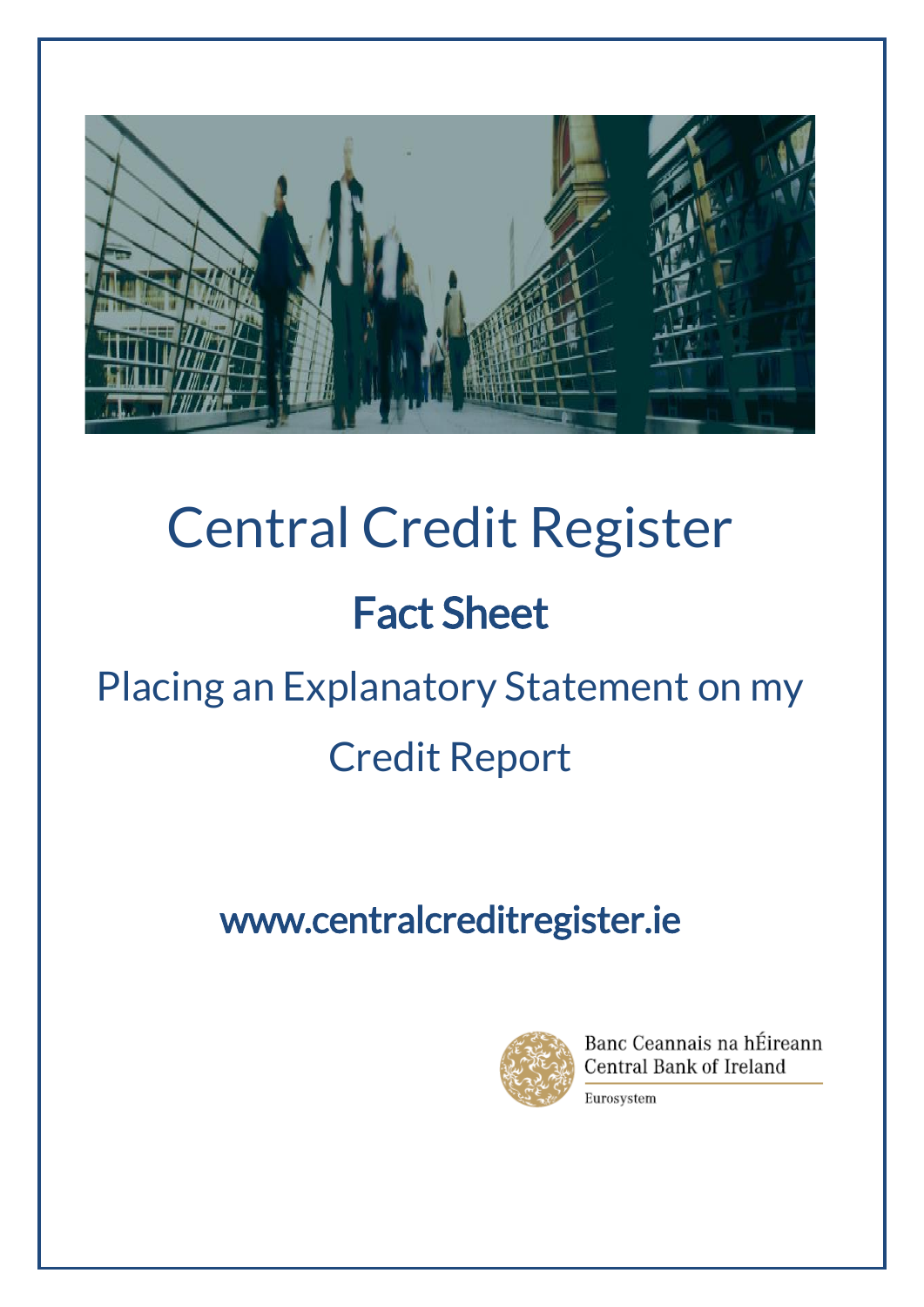#### What is an Explanatory Statement?

An Explanatory Statement is a statement of up to 200 words about information on your credit report. You can use it if you wish to explain an event or circumstances about your loan or loans. Any information you provide in your explanatory statement must relate only to you and your information on the Central Credit Register.

Your explanatory statement will be visible when a lender, you, or a person to whom you have given consent, obtains your credit report.

The explanatory statement is not a means of making a complaint. Information on how to make a complaint is available at centralbank.ie.

The explanatory statement must:

- relate only to you;
- relate only to your information held on the Central Credit Register;
- be no longer than 200 words.

It should not contain obscene or defamatory (damaging) statements.

You are the the author and publisher of this statement.

The Central Bank of Ireland cannot take responsibility for any explanatory statement that you publish. This is in line with Section 13 of the Credit Reporting Act 2013.

#### Who owns the information?

The Central Bank owns the information held on the Central Credit Register. The Central Bank is a data controller under the Data Protection Acts. Information submitted by lenders to the Central Credit Register is used to create individual credit reports. A credit report can help lenders when making decisions about loans and loan applications. More information on the collection and use of your personal data is available at [centralcreditregister.ie](https://www.centralcreditregister.ie/borrower-area/data-protection) where you will also find a link to the Central Bank's data protection privacy notice.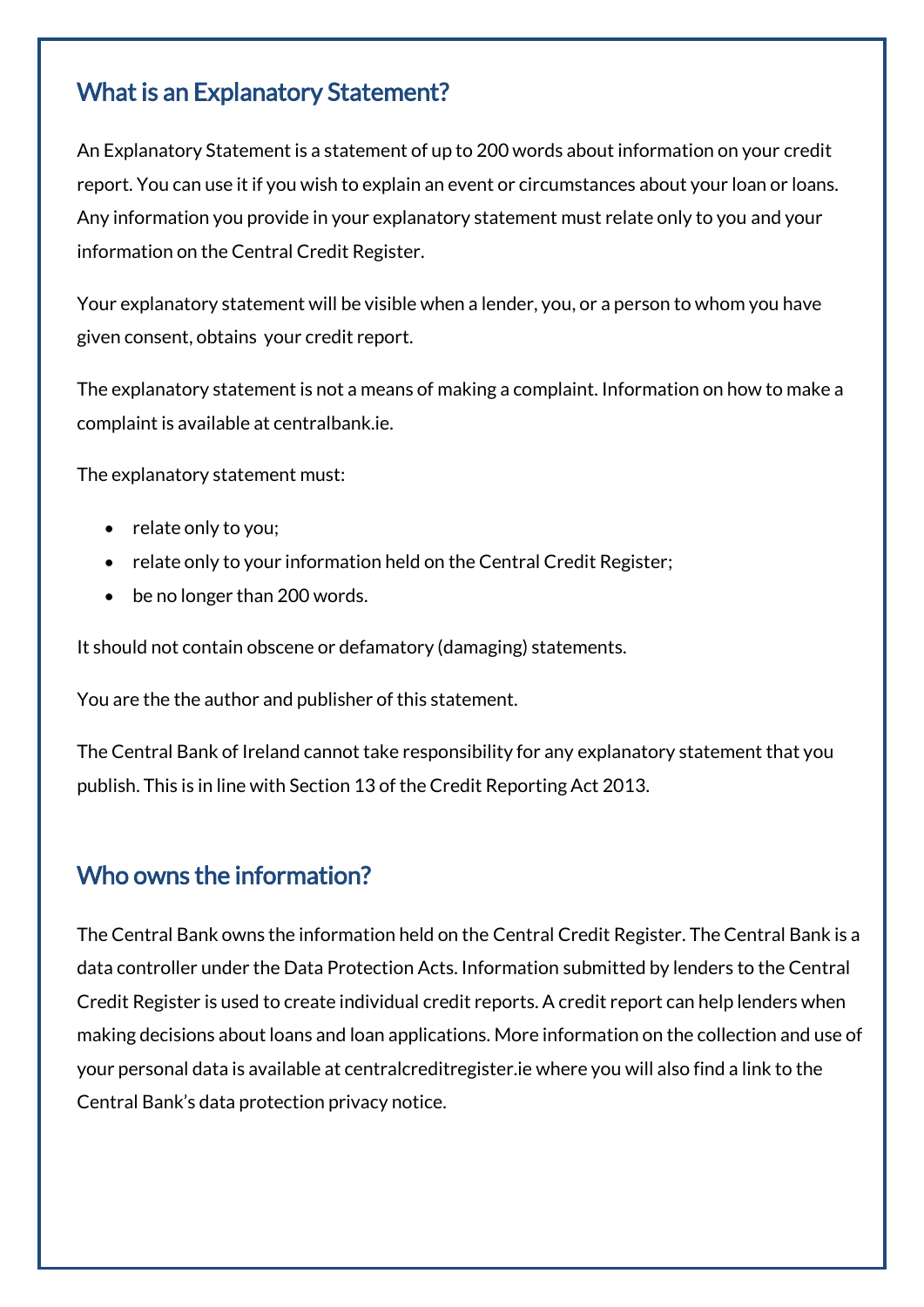#### How do I place an Explanatory Statement on my Credit Report?

The fastest way to do this is online.

You may complete the online application form to place an explanatory statement on your credit report at centralcreditregister.ie.

You must print and sign your completed application form, where you have also included your explanatory statement. You must then upload it with your identification documents.

Alternatively, you can contact us by email at: myrequest@centralcreditregister.ie or you may write to us at:

Central Credit Register, Adelphi Plaza, George's Street Upper, Dún Laoghaire, Co. Dublin.

Please make sure to provide clear information in your correspondence and remember to include your identification documents and text of your explanatory statement.

#### Why do I need to submit identification documents?

In order to plac an explanatory statement or exercise any other rights, you will need to complete an online application form and attach the following identification documents:

#### 1. Proof of your identity

Upload a clear and legible copy of ONE of the following documents (no document should be more than 6 months older than its expiry date):

- Passport the identification page (name, date of birth, photo and signature) of your passport including your name, date of birth, photo and signature; or
- EU Driving Licence card the identification side (photograph, name and signature) of your EU driving licence card.

Contact us a[t myrequest@centralcreditregister.ie](mailto:myrequest@centralcreditregister.ie) if you cannot provide either of the above

#### 2. Proof of your address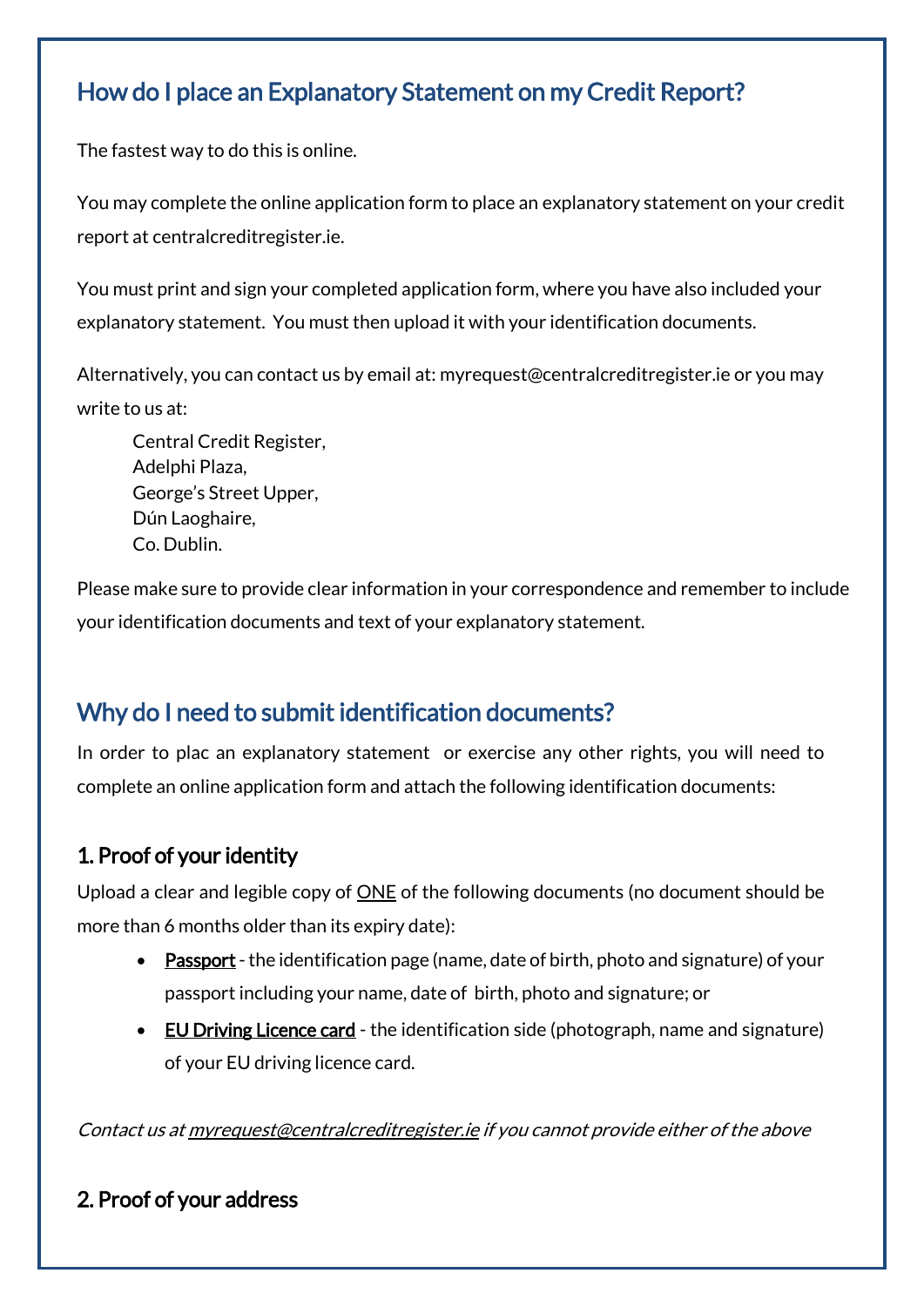Upload a copy of **ONE** of the following documents to prove your address (no document should be more than 6 months older than the date of your application and must show your FULL address):

- utility or landline telephone bill;
- statement from a bank, building society or credit union;
- a letter from the Department of Employment Affairs and Social Protection or the Revenue Commissioners addressed to you;
- a letter from any other statutory body or State agency addressed to you; or
- a letter from an insurance company addressed to you relating to an existing insurance policy.

#### 3. Proof of your PPSN

Upload a copy of ONE of the following documents to prove your PPSN:

- Public Services Card both sides (front and back)
- a letter from the Department of Employment Affairs and Social Protection or the Revenue Commissioners addressed to you showing your PPSN;
- a Tax Assessment or Notice of Tax Credits;
- a receipt for a social welfare payment;
- a medical card or drug payment scheme (DPS) card;
- a payslip, or Employment Detail Summary document from Revenue.

See our Data Protection Statement at centralcreditregister.ie for more information on how we process your personal information.

For postal applications, please download an application form at [https://www.centralcreditregister.ie/borrower-area/apply-for-your-credit-report-and](https://www.centralcreditregister.ie/borrower-area/apply-for-your-credit-report-and-other-rights/postal-applications/)[other-rights/postal-applications/](https://www.centralcreditregister.ie/borrower-area/apply-for-your-credit-report-and-other-rights/postal-applications/) or contact us at myrequest@centralcreditregister.ie.

#### How long does the Explanatory Statement last for?

The explanatory statement remains on your credit report until: